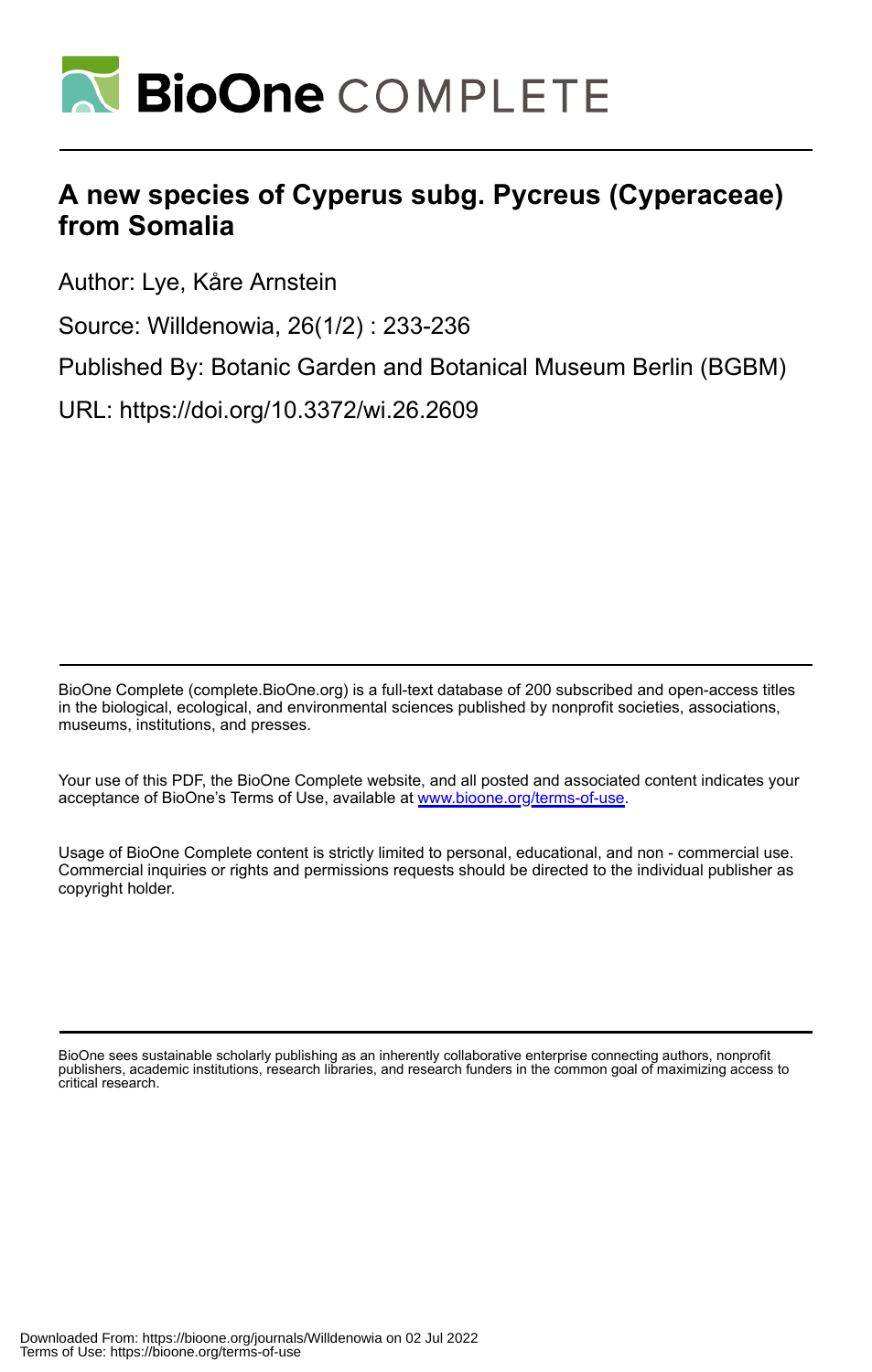# KÅRE ARNSTEIN LYE

# **A new species of** *Cyperus* **subg.** *Pycreus (Cyperaceae)* **from Somalia**

#### **Abstract**

Lye, K. A.: A new species of *Cyperus* subg. *Pycreus (Cyperaceae)* from Somalia. − Willdenowia 26: 233−236. 1996. − ISSN 0511−9618.

*Cyperus micropelophilus* is described as a species new to science, illustrated, and compared to *C. pelophilus* and *C. pseudohildebrandtii*.

The genus *Cyperus* is one of the largest and most difficult genera in tropical Africa. In the arid and semi-arid regions of Somalia it is represented by more than eighty species (Lye 1995).

In many regional floras (Clarke 1901, Chermezon 1937, Hooper & Napper 1972, Koyama 1978, 1985, Adams 1994), *Cyperus* subg. *Pycreus* (P. Beauv.) C. B. Clarke (1884) is treated as a separate genus *Pycreus* P. Beauv. (Palisot de Beauvois 1816). However, when studied on a world-wide basis it is evident that this genus is heterogeneous and of polyphyletic origin, as was shown for *Mariscus* by Lye (1992), and that it is, in the narrower sense, better considered as a subgenus of *Cyperus,* as was done by Kükenthal (1936), Kern (1974), Haines & Lye (1982) and Tucker (1983). DeFilipps (1980), on the other hand, regarded *Pycreus* as merely a section of *Cyperus.* Agreement is not expected until more extensive molecular data become available.

In Somalia, *Cyperus* subg. *Pycreus* is represented by four taxa; these are the pantropical *C. macrostachyos* Lam., the tropical African *C. pumilus* var. *patens* (Vahl) Kük., the otherwise SW Asian *C. dwarkensis* Sahni & Naithani, and a recently discovered endemic of S Somalia, *C. micropelophilus*; the latter species, without validation of its name already included in the author's treatment of the *Cyperaceae* in the "Flora of Somalia" (Lye 1995: 145), is formally described here.

### *Cyperus micropelophilus* Lye, **sp. nova** − Fig. 1A-C, 2.

Holotype: Somalia, Bay region, Bur Akaba inselberg, 2°48′ N, 44°05′ E, 20.6.1983, *J. B. Gillett & C. F. Hemming 24892* (K).

Herba annua. Culmus 5−20 cm altus. Anthela simplex laxa 2−8 radiata. Spiculae 2−10 mm longae et 1−2 mm latae, 10−25 florae. Squamae 1.1−1.3 mm longae. Nux 0.6 mm longa.

Tufted slender annual with few to numerous culms. Culms 5−20 cm long and about 1 mm thick, triangular, glabrous, with 2−3 leaves in lower half. Leaf blades 5−15 cm long and 1−3 mm wide,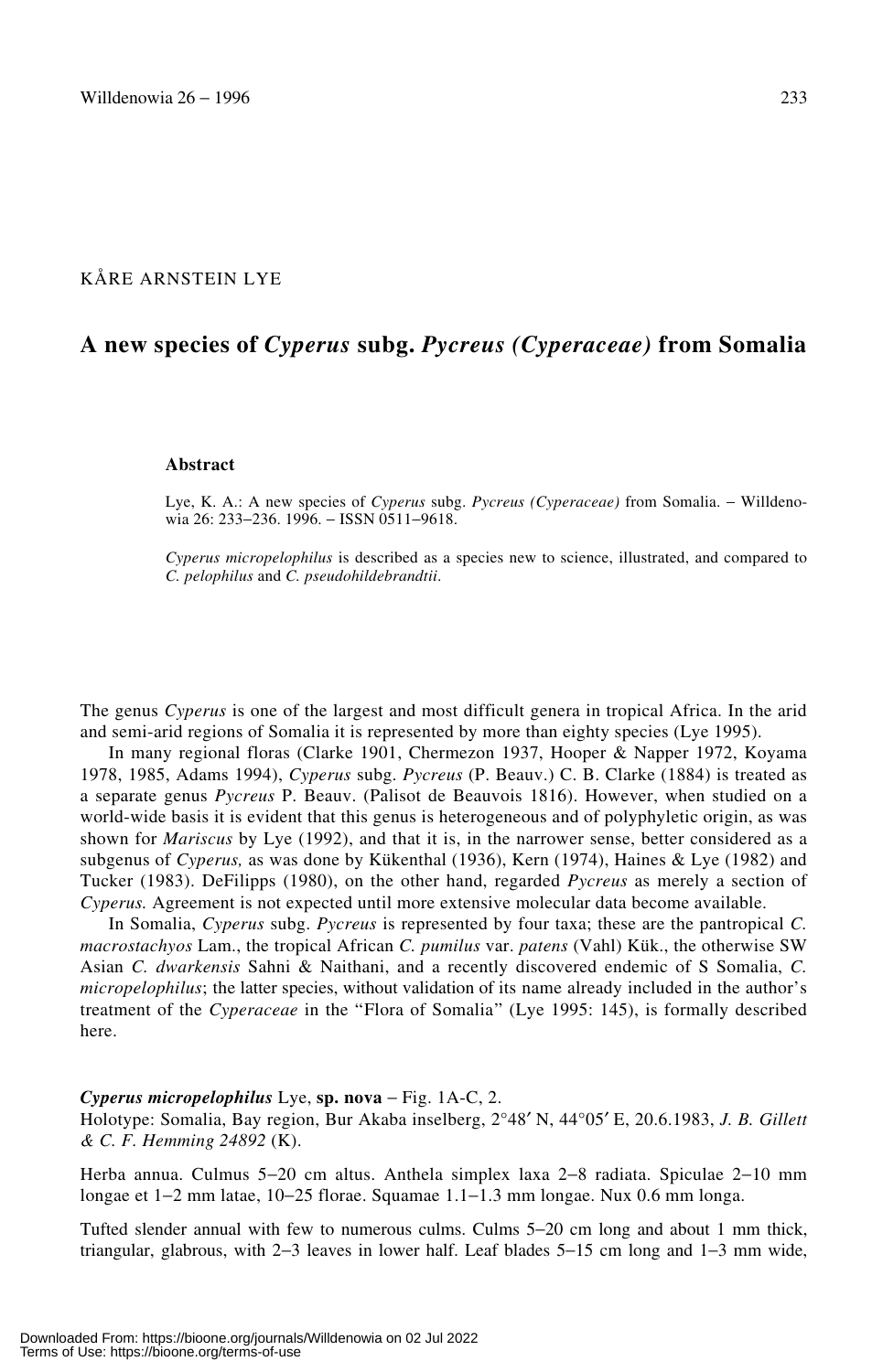

Fig. 1. A-C: *Cyperus micropelophilus* – A: habit,B: spikelet, C: nutlet; A-C from the holotype; D: *Cyperus pelophilus* – nutlet, from *Lye 5594*; E: *Cyperus pseudohildebrandtii* – nutlet, from *Drummond & Hemsley*  $1166$ . – A: scale = 2 cm, B: scale = 1 mm, C-E: to the same scale =  $0.5$  mm. – Drawn by Gerd Mari Lye.

| Tab. 1. The differentiating characters between Cyperus micropelophilus and related species. |  |  |  |  |  |  |  |  |  |  |
|---------------------------------------------------------------------------------------------|--|--|--|--|--|--|--|--|--|--|
|---------------------------------------------------------------------------------------------|--|--|--|--|--|--|--|--|--|--|

|                      | C. micropelophilus   | C. pelophilus        | C. pseudohildebrandtii |
|----------------------|----------------------|----------------------|------------------------|
| Glumes:              |                      |                      |                        |
| size $[mm]$          | $1.1 - 1.3$          | $1.7 - 2.0$          | $1.2 - 1.5$            |
| colour               | reddish brown        | golden brown         | reddish brown          |
| apex                 | obtuse               | acute                | obtuse                 |
| Nutlets (Fig. 1C-D): |                      |                      |                        |
| size [mm]            | $0.6 \times 0.5$     | $1.0 \times 0.8$     | $0.9 \times 0.4$       |
| shape                | compressed obcordate | compressed obcordate | subterete cylindrical  |
| symmetry             | symmetrical          | oblique              | symmetrical            |
|                      |                      |                      |                        |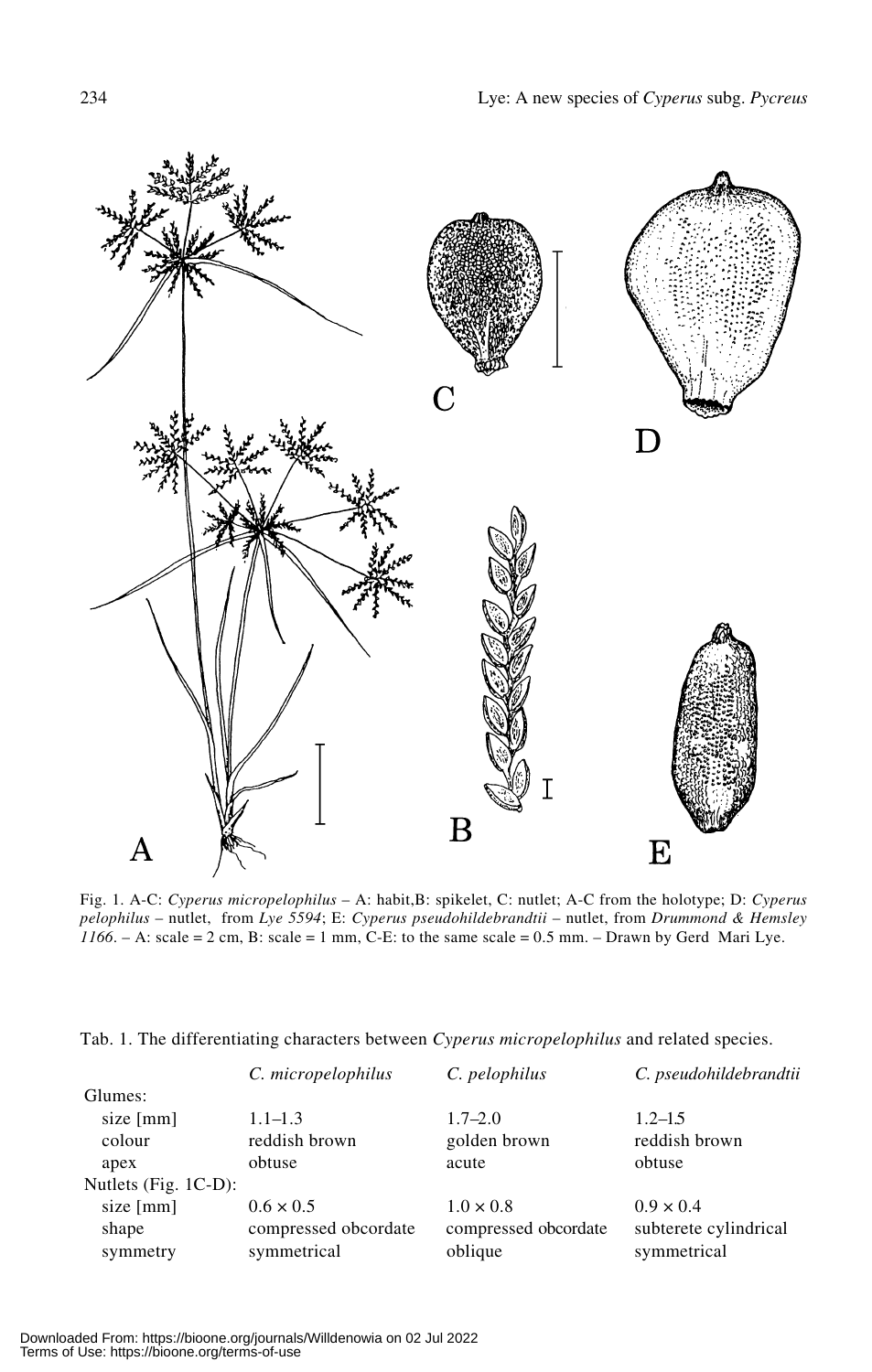

Fig. 2. *Cyperus micropelophilus* – A: nutlet; B: glume. – SEM photographs from the holotype, scale = 1 mm.